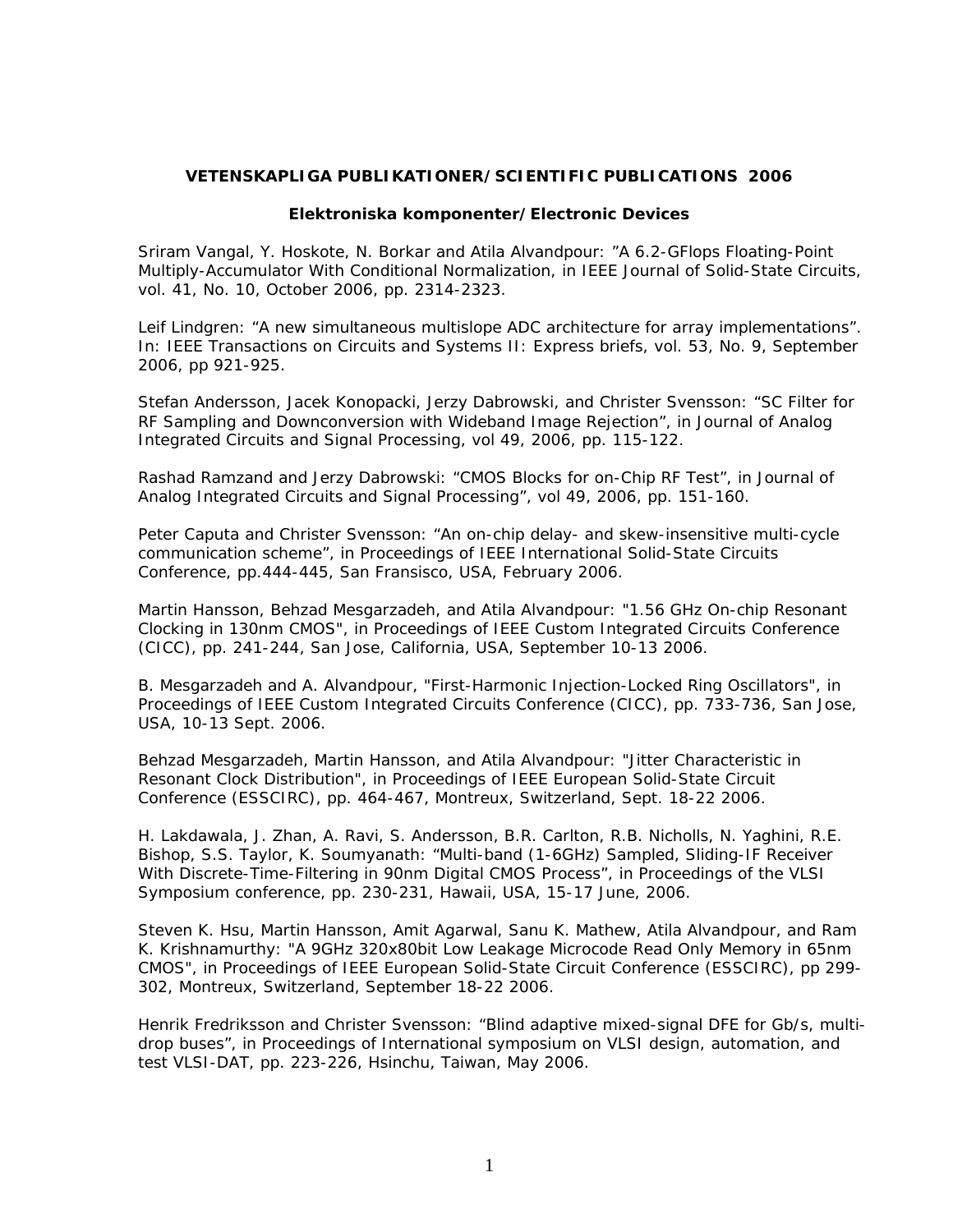Martin Hansson and Atila Alvandpour:"A Leakage Compensation Technique for Dynamic Latches and Flip-flops in Nano-scale CMOS", in Proceedings of IEEE System-on-Chip Conference (SoCC), pp. 83-84, Austin, Texas, USA, September 24-27 2006.

Stefan Andersson, Jacek Konopacki, Jerzy Dabrowski, and Christer Svensson: "Noise Analysis and Noise Estimation of an RF Sampling Front-End using an SC Decimation Filter", in Proceedings of the MIXDES 2006 conference, pp. 343-348, Gdynia, Poland, June 22-24, 2006.

Stefan Andersson, Jacek Konopacki, Jerzy Dabrowski, and Christer Svensson: "SC Filter for RF Downconversion with Wideband Image Rejection", in Proceedings of the ISCAS 2006 conference, pp. 3542-3545, Kos, Greece, May 21-24, 2006.

Anton Blad, Christer Svensson, Håkan Johansson, and Stefan Andersson: "An RF sampling radio frontend based on -conversion", in Proceedings of 24<sup>th</sup> Norchip Conference, pp. 133-136, Linköping, Sweden, 20-21 November 2006.

Jerzy J. Dabrowski and Rashad M. Ramzan: "Offset loopback test for IC RF transceivers", in Proceedings of MIXDES 2006, pp. 583-586, Gdynia, Poland, June 2006.

Jerzy Dabrowski, Stefan Andersson, Jacek Konopacki, and Christer Svensson: "SC Filter Design for RF Applications", in Proceedings of the ICSES 2006 conference, pp. 341-344, Lodz, Poland, Sept. 17-20, 2006.

Behzad Mesgarzadeh and Atila Alvandpour: "A wide-tuning range 1.8 GHz quadrature VCO utilizing coupled ring oscillators", in Proceedings of 2006 IEEE International Symposium on Circuits and Systems ISCAS, pp. 5143-5146, Kos, Greece, May 2006.

Behzad Mesgarzadeh and Atila Alvandpour: "A 24-mW, 0.02-mm2, 1.5-GHz DLL-Based Frequency Multiplier in 130-nm CMOS", in Proceedings of IEEE Intl. System-on-Chip Conference (SoCC), pp. 257-260, Austin USA, 24-27 Sept. 2006.

Nasir Mehmood, Martin Hansson, and Atila Alvandpour: "An Energy-Efficient 32-bit Multiplier Architecture in 90-nm CMOS", in Proceedings of  $24<sup>th</sup>$  Norchip Conference, pp 35-38, Linköping, Sweden, 20-21 November 2006.

Peter Caputa and Christer Svensson: "A 3Gb/s/wire global on-chip bus with near velocity-oflight latency", in Proceedings of 2006 IEEE International Solid-State Circuits Conference, pp. 117-122, Hyderabad, India, January 2006.

Rashad Ramzan and Jerzy Dabrowski: "CMOS RF/DC Voltage Detector for on-Chip Test", in Proceedings of IEEE International Multitopic Conference (INMIC), pp. 472-476, Islamabad, Pakistan, December 2006.

Rashad Ramzan, Lei Zou, and Jerzy Dabrowski: "LNA design for on-chip RF test", in Proceedings of 2006 IEEE International Symposium on Circuits and Systems ISCAS, pp. 4236-4239, Kos, Greece, May 2006.

Christer Svensson: "Software Defined Radio – Vision or Reality", in Proceedings of  $24<sup>th</sup>$ Norchip Conference, p. 149, Linköping, Sweden, 20-21 November 2006. *Invited speaker.*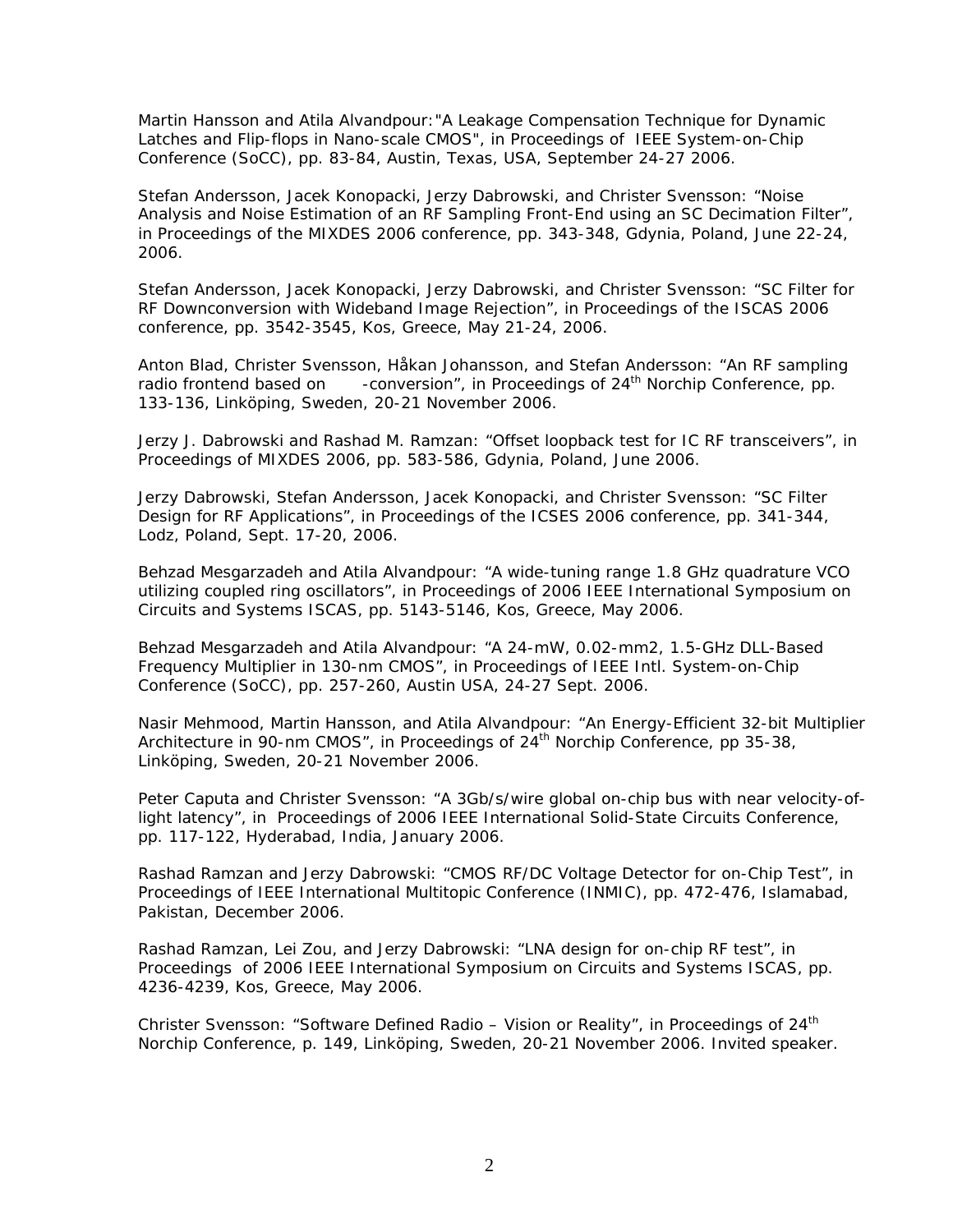Christer Svensson, Stefan Andersson, and Peter Bogner: "On the power consumption of analog to digital converters", in Proceedings of  $24<sup>th</sup>$  Norchip Conference, pp. 49-52, Linköping, Sweden, 20-21 November 2006.

Kevin Tom and Atila Alvandpour; "Curvature compensated CMOS bandgap with sub 1V supply", in Proceedings of Third IEEE International Workshop on Electronic Design, Test and Applications, Melbourne, Australia, Page(s): 4 pp, 17-19, Jan. 2006.

Martin Hansson, Behzad Mesgarzadeh, and Atila Alvandpour: "A Low-Power On-chip Resonant Clocking Technique", in Proceedings of Swedish System-on-Chip Conference (SSoCC) 2006, Kolmården, Sweden, May 4-5 2006. *Best Student Paper Award.*

Stefan Andersson, Rashad Ramzan, Jerzy Dabrowski, and Christer Svensson; "Direct RF Sampling Receiver Front-End for WLAN", in Proceedings of the national SSoCC'06 conference, Kolmården, Sweden, 4-5 May, 2006.

Henrik Fredriksson and Christer Svensson: "Blind adaptive mixed-signal DFE for a four drop memory bus", in Proceedings of Swedish System-on-Chip Conference (SSoCC) 2006, Kolmården, Sweden, May 4-5 2006.

Behzad Mesgarzadeh and Atila Alvandpour: "First-harmonic injection locking in ring oscillators", in Proceedings of Swedish System-on-Chip Conference (SSoCC) 2006, Kolmården, Sweden, May 4-5 2006.

Rashad Ramzan, Stefan Andersson, Muhammad Wasim, and Jerzy Dabrowski: "On-chip BIST for radio RF testing", in Proceedings of the national SSoCC'06 conference, Kolmården, Sweden, 4-5 May, 2006.

Naveed Ahsan, Aziz Ouacha, and Jerzy Dabrowski: "A tunable LNA for flexible RF front-end", in Proceedings of the national SSoCC'06 conference, Kolmården, Sweden, 4-5 May, 2006.

Christer Svensson and Dake Liu: "Presenting efficient hardware solutions for SDR terminals", Software Defined Radio 2006, London, GB, 6-8 December 2006. *Invited paper.*

Stefan Andersson: "Multiband LNA design and RF-sampling front-ends for flexible wireless receivers", Linköping University 2006-10-27, Dissertation No. 1036, ISBN: 91-85523-22-4, ISSN: 0345-7524.

Peter Caputa: "Efficient high-speed on-chip global interconnects", Linköping University, 2006-01-27, Dissertation No. 992, ISBN: 91-85457-87-6, ISSN: 0345-7524.

Martin Hansson: "Low-Power Multi-GHz Circuit Techniques for On-chip Clocking" LiU-TEK-LIC-2006:21, Linköping University, Linköping 2006, ISBN: 91-85497-39-8, ISSN: 0280-7971.

Behzad Mesgarzadeh: "Circuit techniques for on-chip clocking and synchronization", LiU-TEK-LIC-2006:22, Linköping University, Linköping 2006, ISBN: 91-85497-44-4, SSN: 0280-7971.

Sriram R. Vangal: "Performance and energy efficient building blocks for network-on-chip architectures", LiU-TEK-LIC-2006:36, Linköping University, Linköping 2006, ISBN: 91- 85523-54-2, ISSN: 0280-7971.